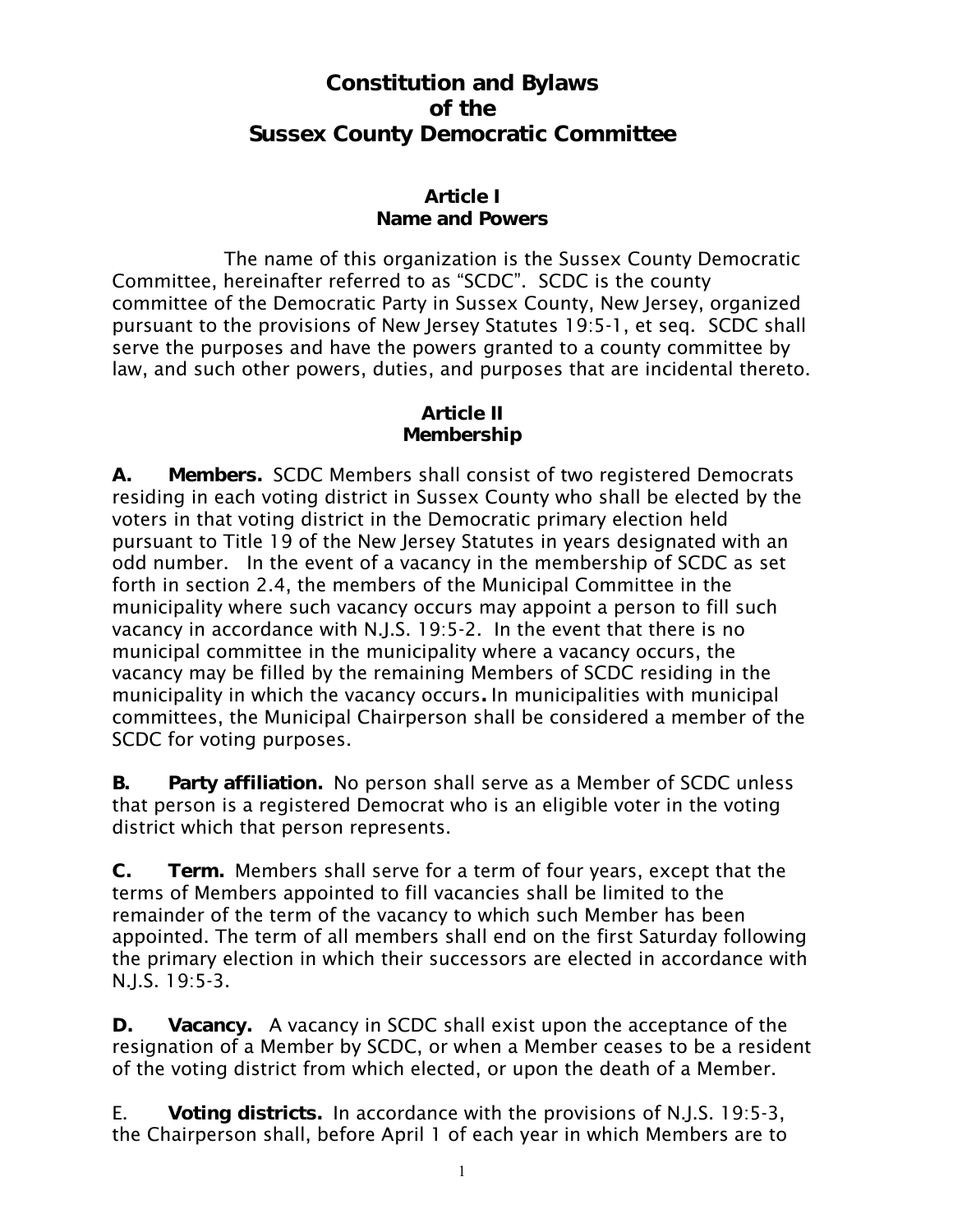be elected, certify to the clerk of each municipality in Sussex County, the unit of representation shall be within the municipality consistent with the number of voting districts in the municipality. There shall be 2 representatives for each district.

F. **Certified list of Members.** The Chairperson shall, as soon as practical after Members are elected or appointed, file with the Clerk of Sussex County a list of Members of SCDC. The Chairperson shall have a continuing duty to report to the Clerk of Sussex County all changes in membership of SCDC. When a Member resigns, the Chairperson shall forward to the Clerk of Sussex County a notarized letter of resignation signed by such Member.

#### **Article III Meetings of Members**

**A. Annual Meeting.** Pursuant to N.J.S. 19:5-3, SCDC shall hold an Annual Meeting on the first Tuesday following a primary election. However, when such meeting day falls on a legal holiday, or when such meeting day falls on the day of a municipal runoff election within Sussex County, then said meeting shall be held on the day following. The Annual Meeting held on the first Tuesday following the primary election in odd numbered years shall be the Reorganization Meeting.

**B. Reorganization Meeting.** The Reorganization Meeting shall be conducted as follows:

**1. Notice.** The Chairperson of the outgoing SCDC shall give notice to each Member and Member-elect of the time and place of the Reorganization Meeting. A copy of this Constitution and Bylaws shall accompany notice given to newly elected Members.

**2. Credentials.** At the Reorganization Meeting, the Credentials Committee shall register each Member in attendance. The Credentials Committee shall verify that each individual receiving ballots is eligible to vote. The Credentials Committee shall furnish each Member with four (4) official ballots for the offices marked "Chairperson," "Vice Chairperson," "Secretary," and "Treasurer." **3. Election of officers.** The following officers of SCDC shall be elected at the Reorganization Meeting: Chairperson, Vice Chairperson, Secretary, and Treasurer. Nominees for office of SCDC need not be Members of the SCDC at the time of their nomination, but by reason of their election to office, shall immediately become Members as provided in section 4.6. Any nominee for office of SCDC must be registered as a Democrat and a resident of Sussex County.

**4. Nominations.** Nominations for Chairperson shall be submitted to the Executive Committee at least one week prior to the Reorganization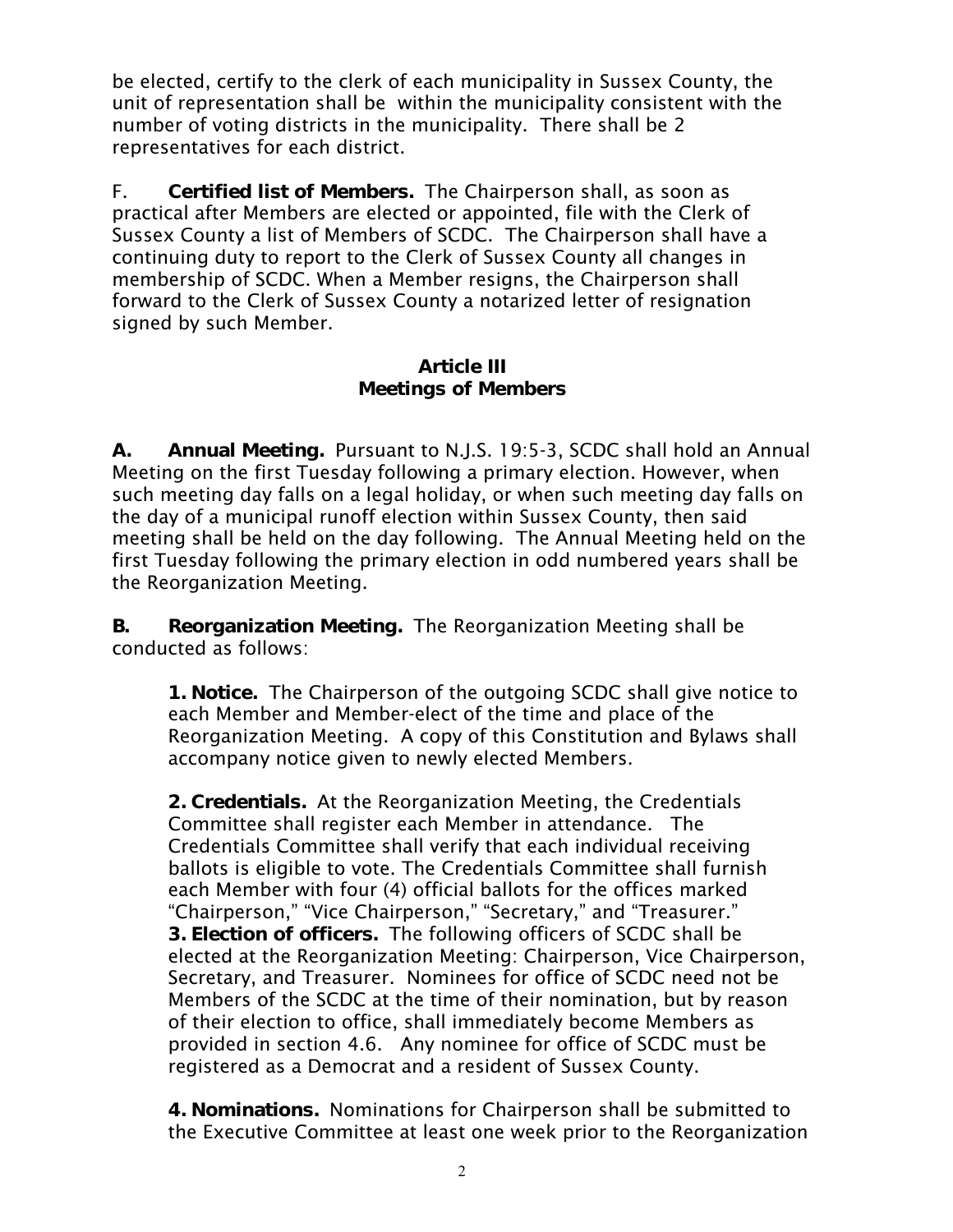Meeting to the legal address recited in our Election Reporting forms or via e-mail to info@sussexdems.com. Nominations for Vice Chairperson, Secretary, and Treasurer shall be made at the Reorganization Meeting by a Member of SCDC. Each nomination shall be seconded, at the Reorganization Meeting, by a Member of SCDC. Nominations shall be made in the following order: (1) Chairperson; (2) Vice Chairperson; (3) Secretary; and (4) Treasurer. Each candidate shall be entitled speak on his or her own behalf, or may designate a Member to speak on his or her behalf**.**

**5. Voting procedure.** Voting for each office shall take place immediately after the nominations for that office are closed. Voting shall be by secret ballot and elections shall be conducted separately for each office, in the following order: (1) Chairperson; (2) Vice Chairperson; (3) Secretary; and (4) Treasurer. The Credentials Committee shall tally the votes cast. Each nominee may appoint an observer to witness the tallying of the votes for that office. If no nominee receives more than 50% of the votes cast on the first vote, there shall be a run-off election between the two nominees receiving the highest vote count. Additional ballots shall be distributed in the event of a run-off election. Election shall be made by voice vote if there is only one nominee for an office.

**C. Regular meetings.** SCDC shall have Regular Meetings at such intervals as shall be determined necessary and appropriate by the Chairperson, provided however, SCDC shall have at least four Regular Meetings in each year. At Regular Meetings, there shall be the following order of business:

- 1. Opening (Pledge of Allegiance).
- 2. Minutes of Previous Meeting.
- 3. Reports by Officers, Committees, and Executive Committee.
- 4. Business agenda.
- 5. Adjournment.

**D. Special meetings**. Special meetings of SCDC shall be called by the Chairperson, or by written request directed to the Chairperson and signed by at least thirty percent (30%) of the Members of the SCDC. The written request shall state the purpose of the meeting. The Chair shall be required to call a special meeting requested by 30% of the Committee Members in no more than seven business days from the date of receipt of the request.

**E. Annual Convention.** A county-wide convention shall be held each year if candidacy is contested no less than 60 days prior to the primary. The purpose of the convention will be to recommend candidates to the Chairperson. The convention may recommend platform provisions to candidates for county, state and federal office.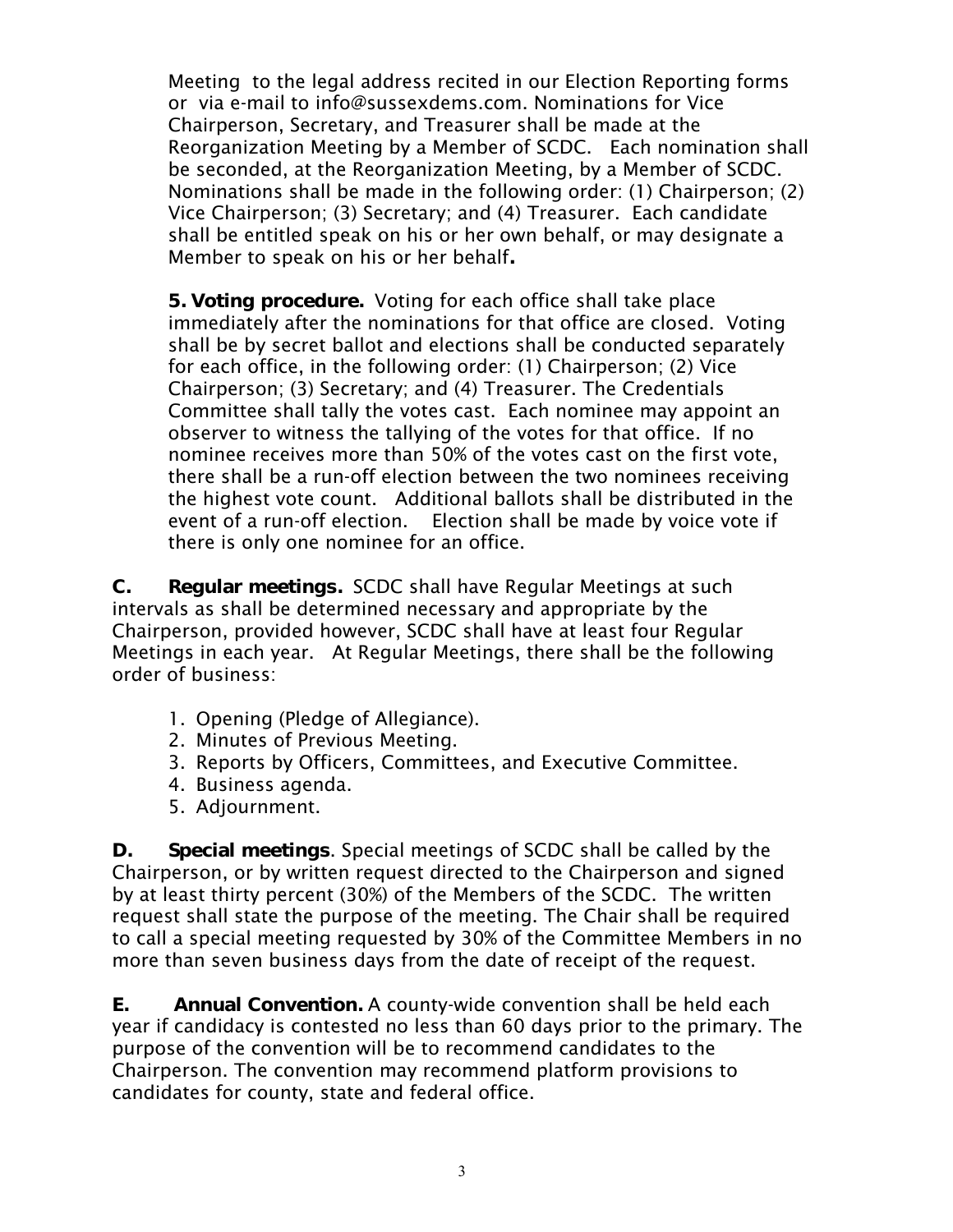**F. Location of meetings.** The Chairperson shall fix the location of each meeting and the Annual Convention. In the event that the Chairperson does not fix a place for a particular meeting, the Executive Committee shall fix the place of the meeting.

**G. Notice of meetings.** Notice of all meetings and the Annual Convention shall be given to Members by electronic mail at least one week in advance. Notice shall be given for an Emergency Meeting by electronic mail and/or by telephone to each member at least twenty-five (25) hours prior to the time set for the meeting. Meeting notices shall state the time, place, and date of meeting, and whether the meeting is a regular, Annual, Reorganization, Special, Emergency Meeting, or the Annual Convention. The notice shall state the purpose of such meeting.

H. **Quorum.** No meeting of SCDC shall be called to order unless there is in attendance least 15% of Members eligible to vote at said meeting and Members from at least four municipalities.

**I. Parliamentary rules.** The provisions of the most recent revision of "Robert's Rules of Order" Robert's Rules in Plain English, a Readable, Authoritative, Easy-to-use Guide To Running Meetings by Doris Zimmerman shall govern all proceedings of SCDC.

## **Article IV Officers and Duties**

**A. Elected officers.** The following officers shall be elected at the Reorganization Meeting described in Section III.2: (1) Chairperson, (2) Vice Chairperson, (3) Secretary and (4) Treasurer, collectively, they shall be known as the "Elected Officers" and their duties shall be as follows:

**1. Chairperson.** The Chairperson shall preside at all meetings of SCDC and the Executive Committee, and shall perform such other duties as shall be designated by resolution of SCDC.

**a. Notice to members.** Following the Reorganization Meeting, the Chairperson shall notify those Members who have been elected to office of their respective appointments and duties by letter to their postal address or email to their e-mail address. Simultaneously, all Members shall receive a list of the appointments, together with a description of duties attached to the respective appointments.

**b. Standing committees.** The Chairperson shall appoint chairpersons and members of standing committees.

**c. Executive duties.** The Chairperson shall be the Chief Executive Officer of the SCDC and shall have overall executive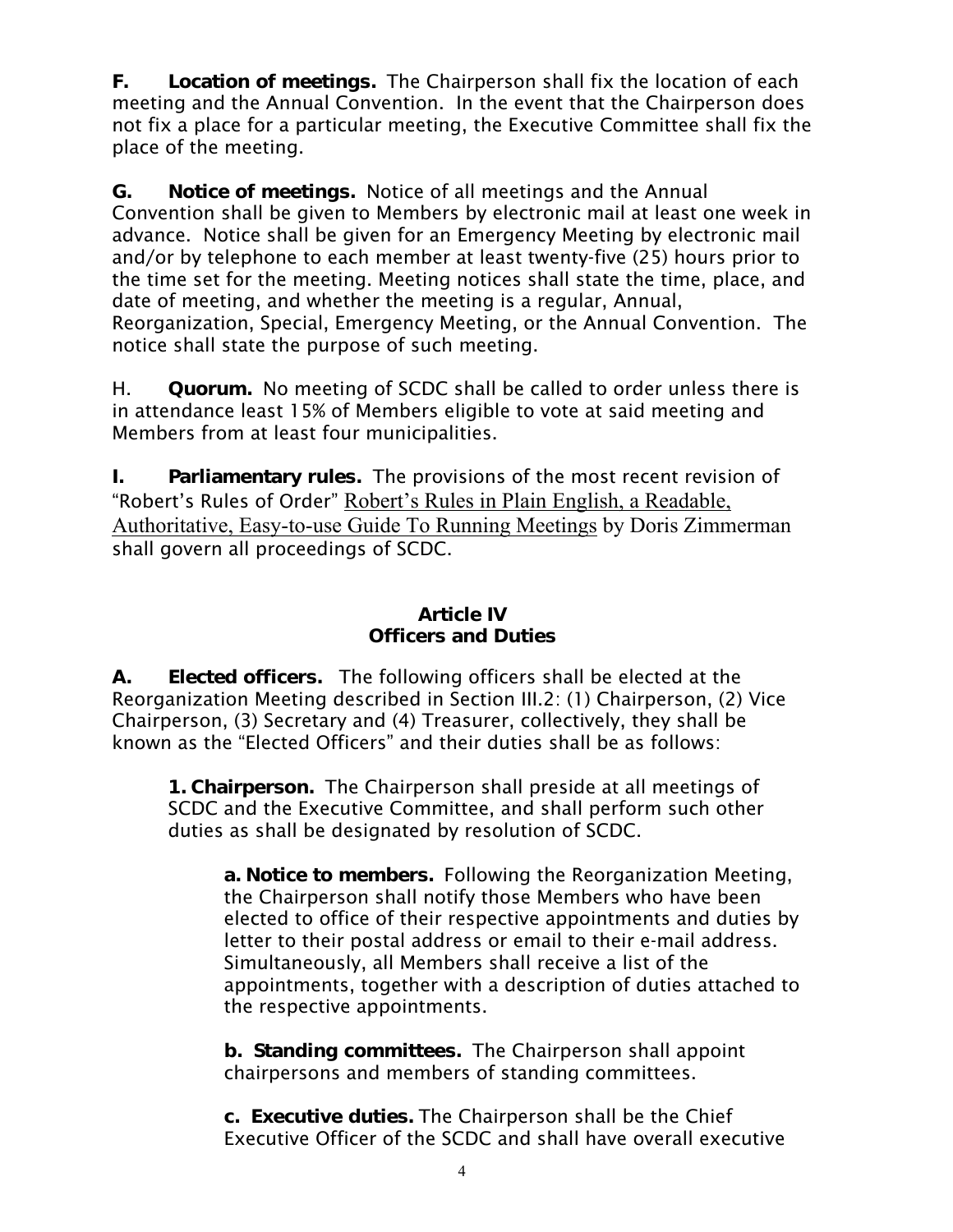responsibility and authority for conducting the business of SCDC including, but not limited to, raising funds for campaigns and other uses consistent with the powers and purposes of the SCDC and recruiting candidates for public office. The Chairperson and the Treasurer shall sign all written contracts and written obligations on behalf of SCDC.

**d. Budget and Monies.** The Chairperson, together with the Treasurer shall keep an accounting of all monies received and expended by SCDC. An annual budget shall be presented each year no later than 60 days after each Annual Meeting of SCDC at a meeting of the Executive Committee and shall become effective upon approval by majority vote of those present. The Chair shall not spend any monies in excess of \$1,000.00 without the approval of a majority of the Elected officers.

**e. Committees.** The Chairperson shall act as ex-officio member of all committees.

**f. Appointed Members.** The Chairperson shall provide a copy of this Constitution and Bylaws to any Member appointed to fill a vacancy within three business days of said appointment.

**2. Vice Chairperson.** The Vice Chairperson shall have the authority and duties of the Vice Chairperson as provided by law, and shall perform such other duties as the Chairperson shall designate. The Vice Chairperson shall preside over meetings and perform such other duties as may be necessary or appropriate on behalf of and in the absence of the Chairperson.

**3. Secretary.** The Secretary shall keep the minutes and other official reports of SCDC. The Secretary shall keep all records, books, documents, and papers relating to the SCDC in such a place as shall be designated by the Chairperson. The Secretary shall perform such other duties as may be assigned to him or her by the Chairperson or by resolution of SCDC.

**4. Treasurer.** The Treasurer shall keep account of all monies received by or on behalf of SCDC and shall deposit the same into a depository designated by the Chairperson in the name of "Sussex County Democratic Committee." The Treasurer shall be present or shall designate a representative to be present at all fundraising events to ensure that all funds paid or donated go to the appropriate accounts, and all NJ Election Enforcement required information from the donor is obtained. **Treasurer shall ensure there is no deficit spending by Committee**.

**a. Disbursement of funds.** The Treasurer shall disburse funds from the account or accounts of SCDC upon signature of the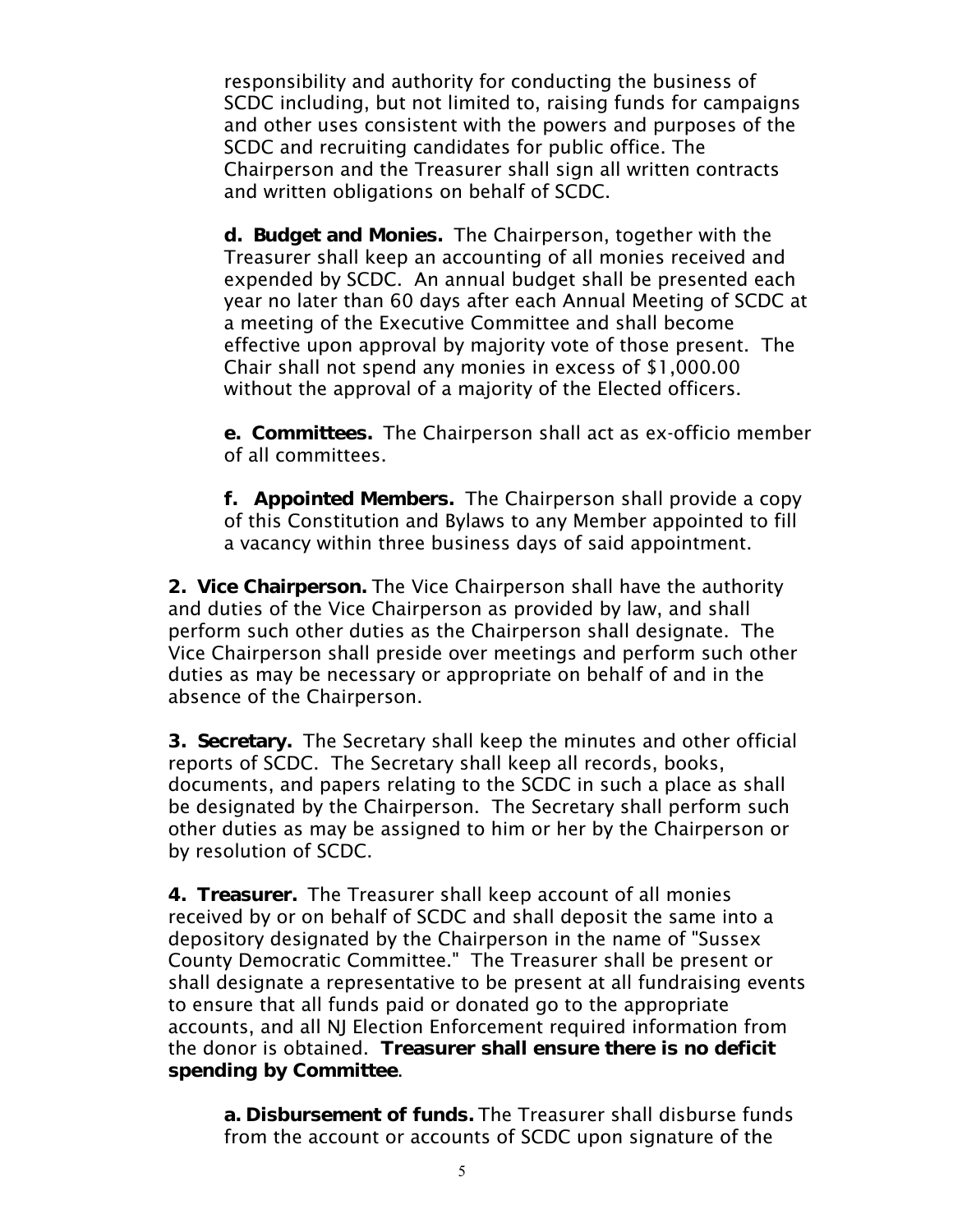Chairperson or the Treasurer, or in absence of the Chairperson, the Vice Chairperson.

**b. Regular reports.** The Treasurer shall prepare a Financial Report to be read at each regular meeting. In the absence of the Treasurer, such report shall be provided to the Chairperson and read at said meeting.

**c. Annual report.** The Treasurer shall prepare a Financial Report accounting of all monies received and disbursed during the previous year to be presented at each Annual Meeting.

**d. Other reports.** The Treasurer shall further furnish and file such other reports as may be required by the Laws of the State of New Jersey and the United States of America.

**e. Examination of Records.** All records of SCDC shall be available for examination by any member of SCDC, upon written notice thereof to the Chairperson. Such examination shall not include the right to remove any records from the office of SCDC, and such examination shall be conducted in a manner as not to disrupt the orderly conduct of the business of SCDC. Treasurer along with a member of the Finance Committee shall be present at any in person examination of the records. Copies of records may be provided to a requesting committee member, however, in the event that member is unable to examine the documents in person; e.g. during a pandemic.

**f. Personal liability.** The Treasurer shall have no personal liability for monies or funds of SCDC paid out or disbursed by checks or vouchers that have been properly signed and countersigned, pursuant to authorization. A report of the financial condition of SCDC shall be given at each meeting of the Executive Committee.

**g. Finance committee.** The Treasurer shall be a member of the Finance Committee.

**h. Disposition of Funds**. In the event that SCDC becomes defunct or ceases to exist, all remaining funds in SCDC's Treasury shall be distributed in their entirety to the New Jersey State Democratic Party.

**B. SCDC Membership.** Any person elected to an office described in this article, or who is appointed to an office described in Article V, who is not an elected or appointed Member as described in Article II of this Constitution and By-Laws, shall immediately upon election or appointment to said office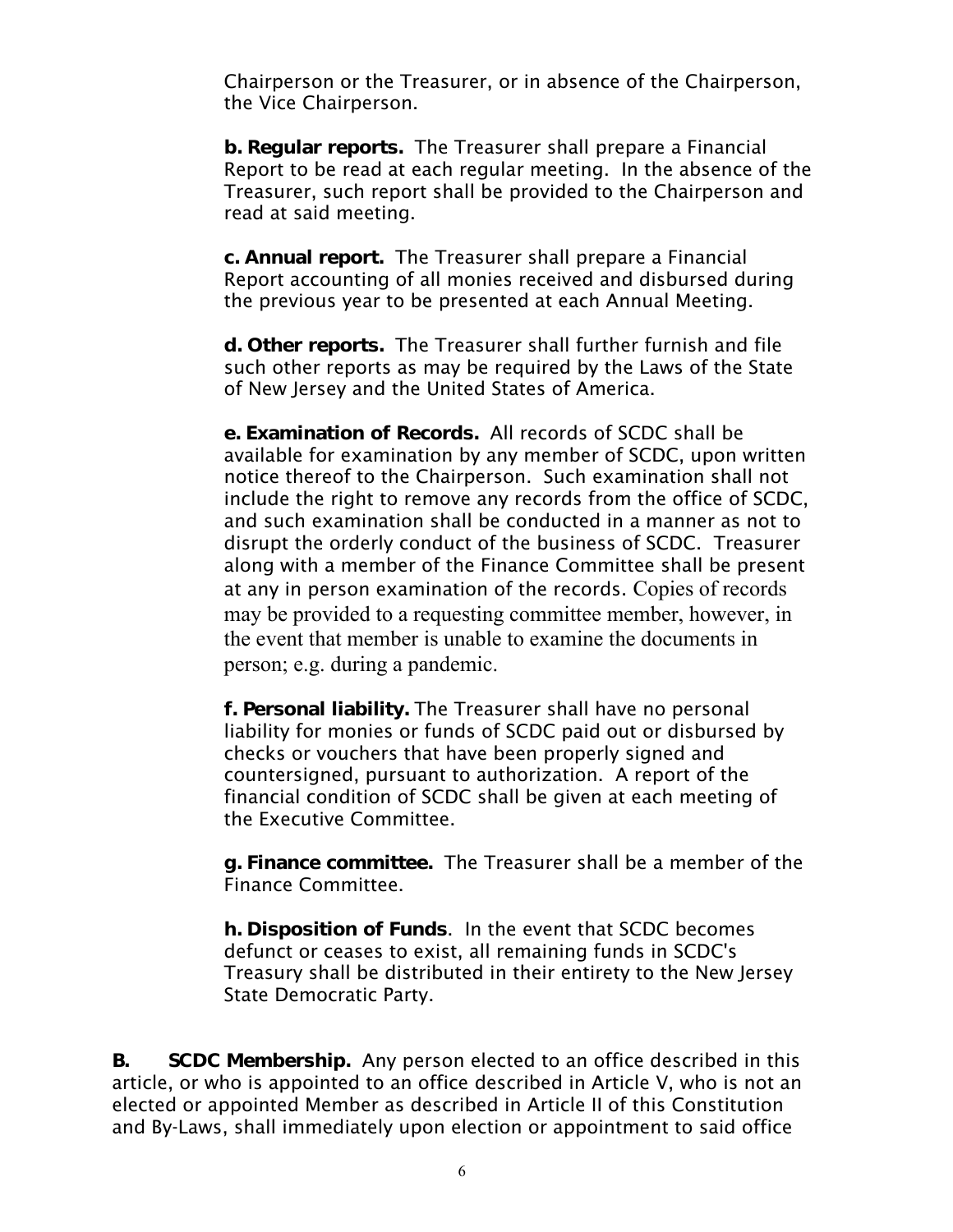become a Member of SCDC and thereupon be vested with all rights and duties of a Member of SCDC.

**C. Term of office.** The term of office of the County Chairperson, Vice Chairperson, Secretary and Treasurer shall be four years or until their successors are elected.

**D. Removal of Committee Officers:** Officers may be removed for cause, including violation of this Constitution and By-Laws, or any lawful role or practice duly adopted by the SCDC. Non-performance, dereliction of duty or any other conduct prejudicial to the interest of the SCDC shall be grounds for removal.

**E. Procedure for Removal from Office:** 

**1.** To begin removal proceedings for an Officer, a member must make a Motion to Remove said Officer and the motion must be seconded by another member. The Motion to Remove an Officer must be made before the membership of the Committee at a regularly scheduled or special meeting (See Art. III, p. D on Special Meetings).

**2.** Prior to the meeting, the moving party must provide the Secretary of the Committee with written notice of the Motion to Remove no less than 14 days before the meeting. The Secretary shall then give notice to the membership no less than 10 days before the meeting that the Motion for Removal will be made.

**3.** After the Motion to Remove an Officer is made, the member making the motion must present facts supporting the contention that there is just cause for removal of the Officer in question. The Officer subject to the removal motion shall be given full opportunity to refute and respond to the stated reasons for removal. "Just cause" is defined in Paragraph D above.

**4.** Prior to a vote on the motion, any member who wishes to be heard shall be given the opportunity to speak on the pros or cons of the motion and/or to question the Officer and/or the moving party to clarify information relevant to the motion.

**5.** At the conclusion of the discussion, the next ranking member of the Executive Committee not subject to the motion shall call for a vote and preside over the voting on the motion. Voting shall be by secret ballot. A tally of the votes shall be made by the Chair of the Credentials Committee and witnessed by the Officer subject to the motion and the moving party.

**6.** A two-thirds (2/3) majority of the members present at the meeting shall be required for removal. If passed, the removal shall take immediate effect. In the event an officer is removed under this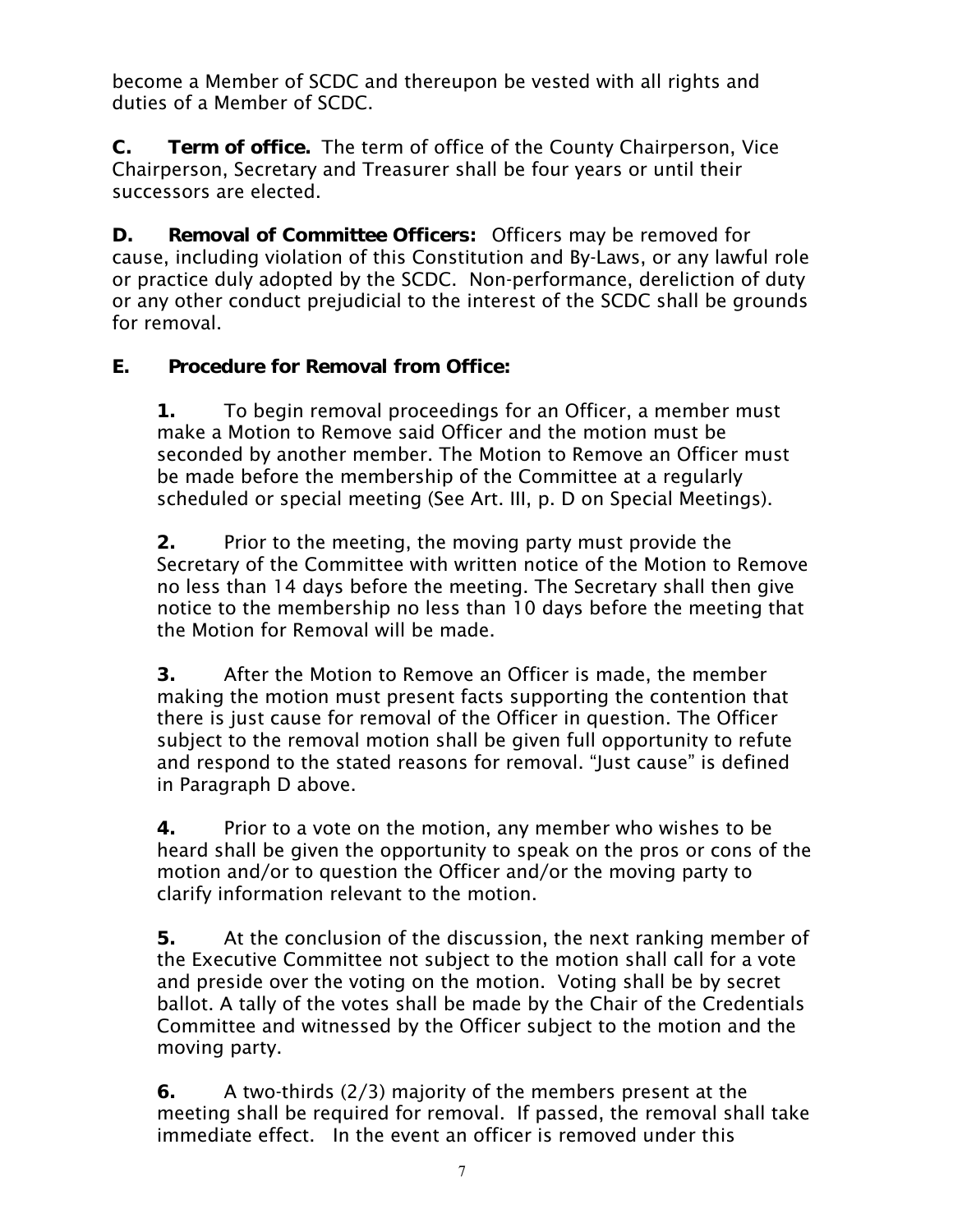procedure. They shall be terminated from the position and ineligible to run for or to hold any officer or committee chair position for a period of 5 years from the date of removal.

F. **Vacancies.** In the event that a vacancy is created in the office of Chairperson, the Vice Chairperson shall succeed to the office of Chairperson, and hold such office until the next Reorganization Meeting, unless the SCDC shall thereafter, within thirty (30) days, convene a Special Meeting in accordance with a petition signed by thirty percent (30%) of the Members of the SCDC for the purpose of electing a Chairperson. In the event of a vacancy in any other office, the Chairperson shall appoint a successor, who shall serve until the next Reorganization Meeting.

### **Article V Executive Committee and other Officers**

**A. Executive Committee.** SCDC shall have an Executive Committee consisting of all Officers of SCDC, elected and appointed, the members of the State Committee representing Sussex County, a representative elected by the Municipal Chairpersons, Standing Committee Chairpersons, and any other persons appointed to the Executive Committee by the Chairperson. The Executive Committee shall meet regularly and shall consult with and advise the Chairperson and SCDC with respect to any business brought before it.

**B. Executive Director.** The Chairperson, with the advice and consent of the SCDC, shall appoint an Executive Director. The Executive Director shall assist the Chairperson with the administration of SCDC and have such other duties and responsibilities as the Chairperson and the Executive Committee may designate from time to time.

**C. Communications Director.** The Chairperson, with the advice and consent of the SCDC, shall appoint a Communications Director. The Communications Director will be responsible for preparing and publishing a SCDC newsletter on a regular basis; preparing press releases and other communications for publication in the media; and maintaining and updating SCDC's website.

**D. Compliance Officer.** The Chairperson, with the advice and consent of the SCDC, shall appoint a Compliance Officer. The Compliance Officer shall be familiar with all laws and regulations pertaining to elections, and political parties and committees. The Compliance Officer shall advise the Executive Committee, the SCDC, and local, county and state level campaign committees as to current laws and regulations and any changes in those laws and regulations. It is preferred that the Compliance Officer be an attorney and licensed member of the New Jersey Bar.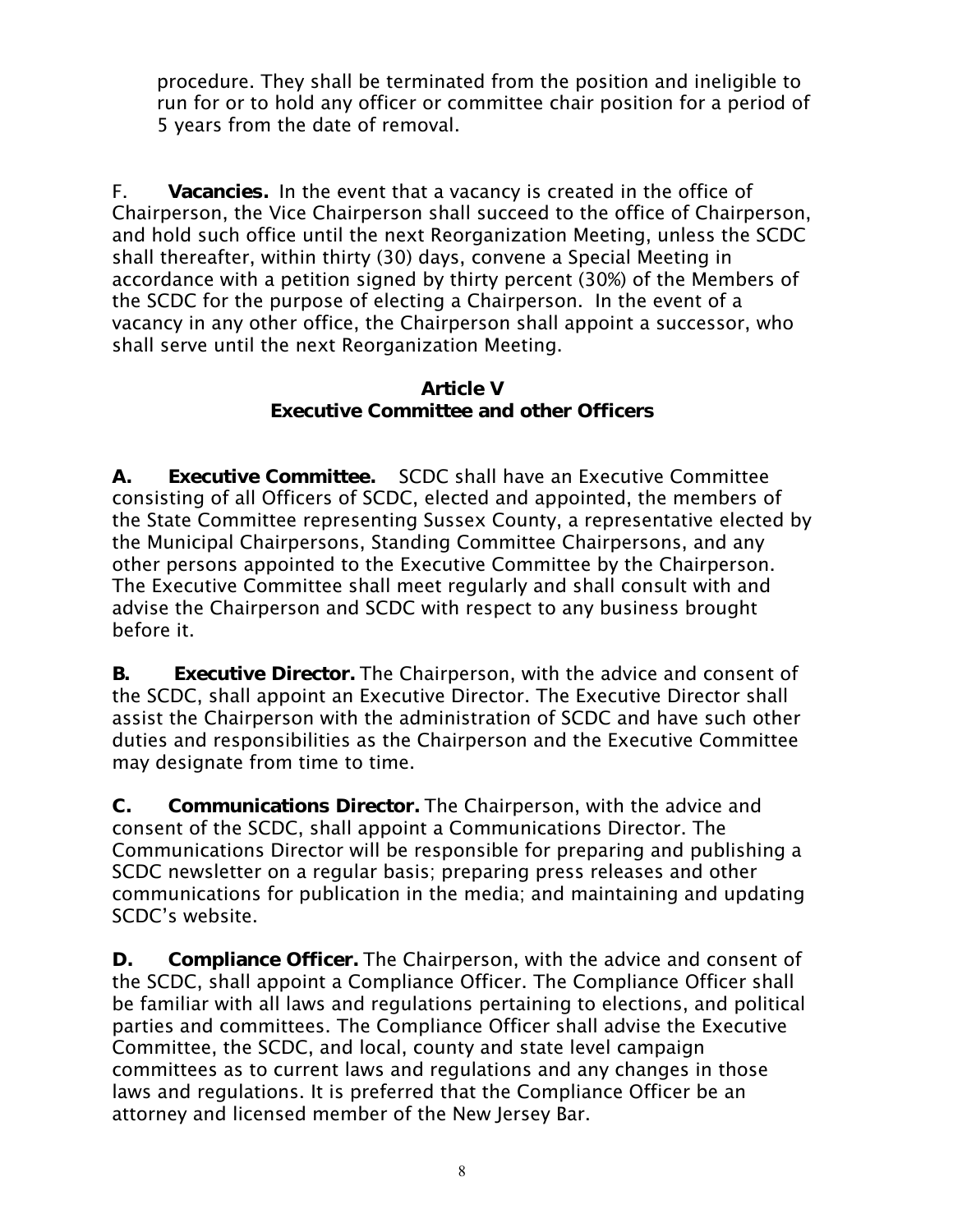### **Article VI Standing and Other Committees**

**A. Standing Committees.** SCDC shall have the following Standing Committees, the Chairpersons of which shall be appointed by the Chairperson:

- 1. Finance
- 2. Campaign Candidate Recruitment
- 3. Outreach and Development
- 4. Programs and Activities
- 5. Credentials
- 6. Young Democrats
- 7. Appointments.
- 8. Convention

**B. Finance Committee.** The Finance Committee, operating in collaboration with the Program and Activities Committee, shall initiate and actively pursue fundraising activities. It will develop an annual budget, based on the needs of SCDC for operations and campaigns.

**C. Campaign and Candidate Recruitment Committee.** The Campaign and Candidate Recruitment Committee will recruit, develop, select, and recommend candidates to receive SCDC's support in elections for municipal, county, state and federal office. It will coordinate the efforts of SCDC in political campaigns in which SCDC has an interest. It will develop campaign strategies and act as the liaison between SCDC and other organizations involved in targeted campaigns. When appropriate, it will develop literature, signs, audio and visual media, and other election materials to support Democratic candidates. It will plan, organize, develop and coordinate activities related to voter and party declaration registration, voter education, and other voter contact to maximize voter participation in all elections.

**D. \_\_\_Outreach and Development Committee.** The Outreach and Development Committee shall develop and implement outreach programs designed to increase the visibility of, membership support for, and community goodwill toward, SCDC and the Democratic Party. It shall be responsible for liaison activities with Democratic clubs throughout Sussex County. It shall promote voter registration. It shall develop and implement activities that encourage broad participation in Democratic politics by persons of all age groups. It shall coordinate, prepare, and implement public forums to identify and discuss issues important to the Sussex County Democratic Party.

**E. Programs and Activities Committee**. The Program and Activities Committee shall plan, organize, develop and coordinate activities related to programs for Regular Meetings, fund-raising, social and team building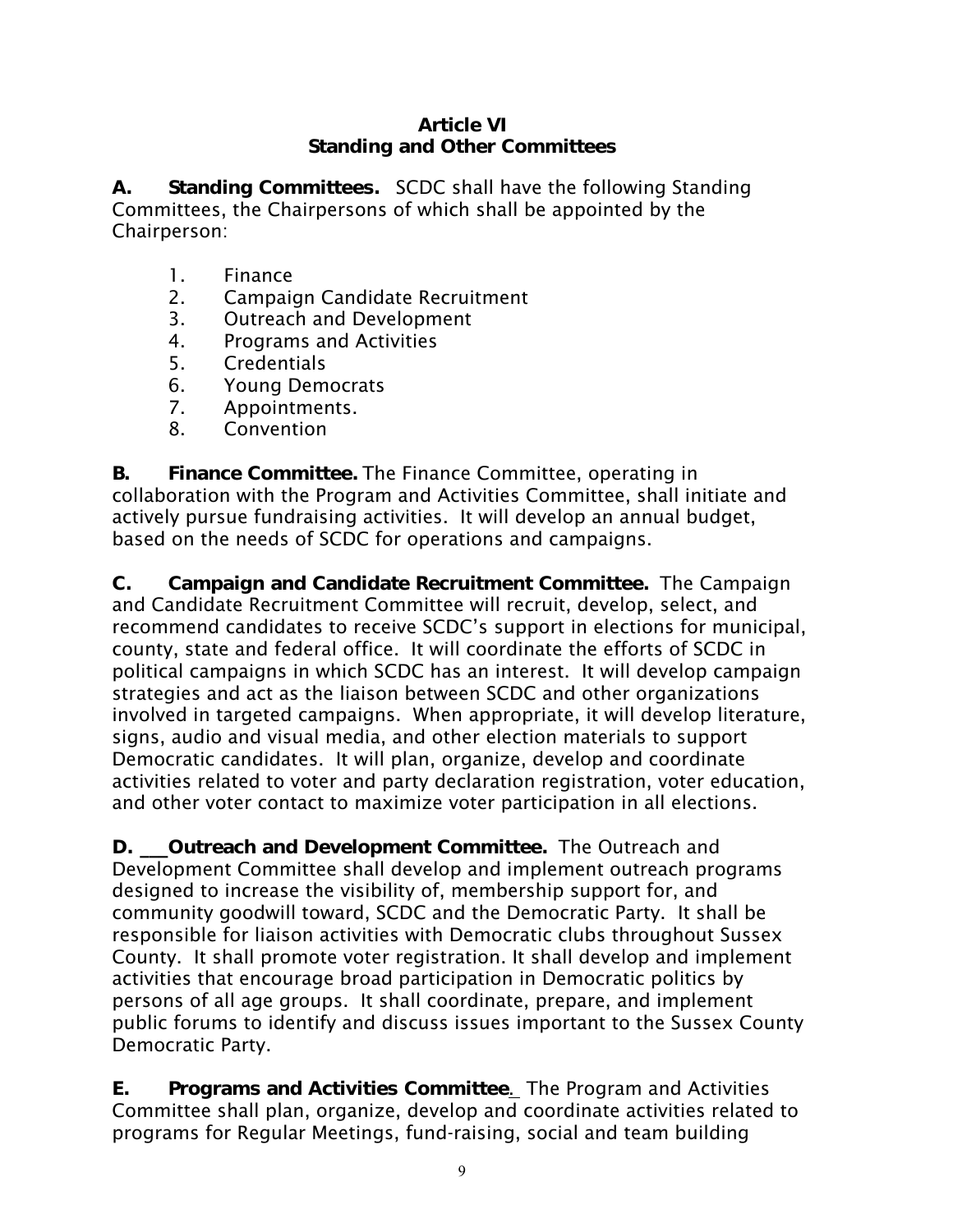events. It shall assist the various Democratic clubs in arranging programs for all events conducted under the auspices of SCDC.

**F. Credentials Committee.** The Credentials Committee shall be comprised of five Members of SCDC appointed by the Chairperson. At any time, including, but not limited to, the Reorganization Meeting or Annual Meeting, that a vote is to be taken by written ballot, the Credentials Committee shall upon consideration of credentials of members, issue ballots as appropriate. At the Reorganization Meeting the Credentials Committee shall operate in accordance with Section 3.2.2.

**G. Young Democrats Committee.** The Young Democrats Committee, shall be responsible for liaison between SCDC and young people's organizations, and shall encourage young people to participate in Democratic politics.

**H. Appointments Committee.** The appointments committee shall consist of seven members, four of whom shall be the Chairperson, Vice Chairperson and both Sussex County Democratic State Committeepersons, and the remaining members shall be persons appointed by the Chairperson from amongst the Members of SCDC. The committee shall nominate, recommend or appoint candidates it deems qualified to such to various boards and positions as are appropriate, including, but not limited to the Sussex County Board of Tax Appeals. With respect to the Sussex County Board of Elections, the committee shall make recommendations to the Chairperson, Vice Chairperson and both State Committeepersons, who shall proceed in accordance with N.J.S. 19:6-18 and consistent with the recommendations of the committee, nominate a person, and certify the nomination to the Democratic State Chairperson. In making its nominations, appointments and recommendations, the committee may consider incumbents in the position to be filled, but except in extraordinary cases, no person shall be recommended, re-nominated or re-appointed more than one time.

**I. Convention Committee**. The Convention Committee shall develop rules, plan, organize, and carry out the Annual Convention. The Convention Committee shall present proposed rules for the Annual Convention to the SCDC at a regular meeting prior to the convention. The SCDC may adopt or amend the rules as presented.

**J. Ad-Hoc Committees.** Ad Hoc committees may be appointed from time to time by the Chairperson to perform specific duties or functions of short duration, and upon completion of said duties, shall conclude.

**K. Committee member qualification.** Except for members of the Appointments Committee, members of standing committees need not be members of SCDC.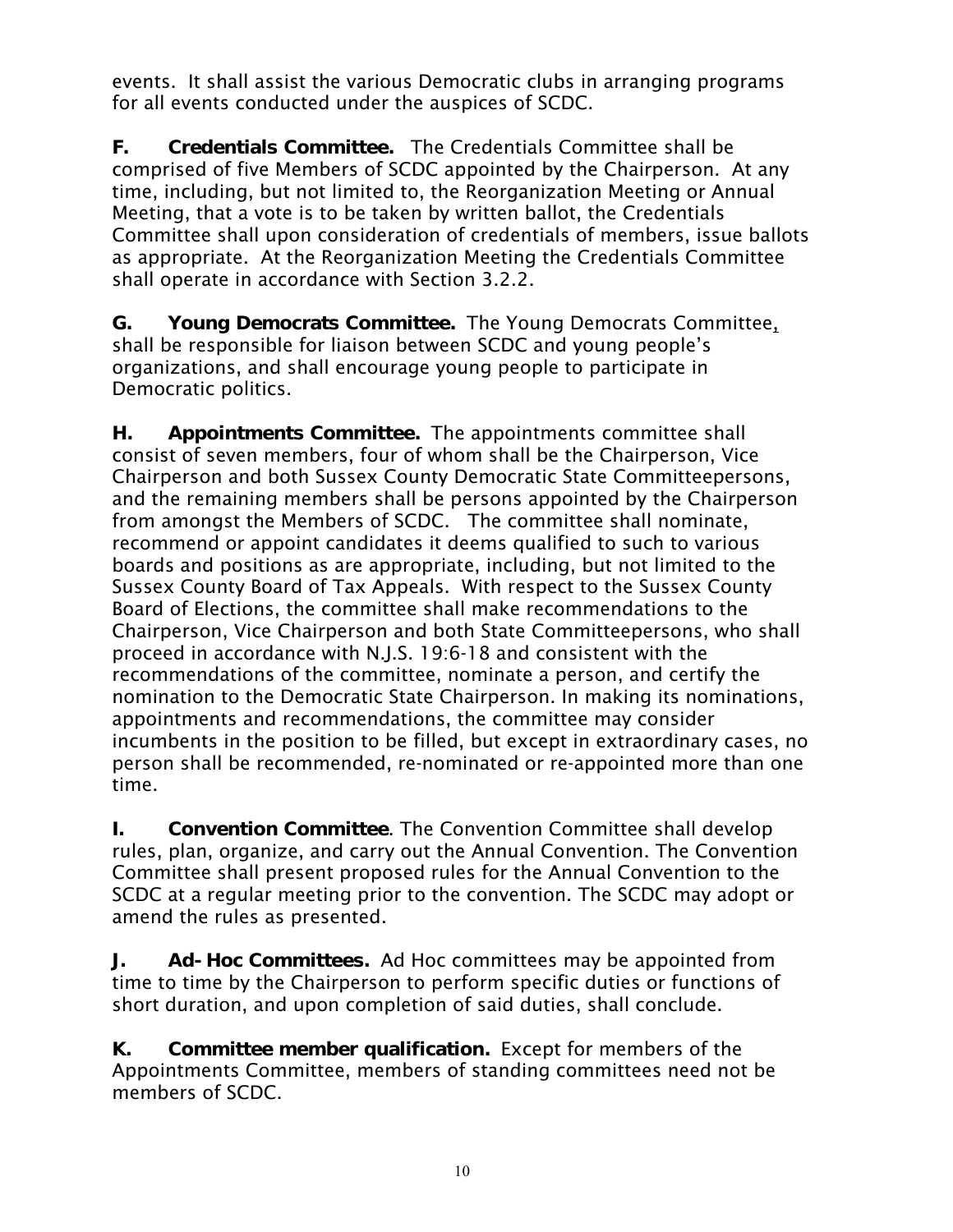### **Article VII Municipal Committees and Chairpersons**

**A. Members.** The members of Municipal Committees shall consist of Members of SCDC resident in their respective municipalities. They shall take office on the first Saturday following their election as members of SCDC, at which time the terms of all Members theretofore elected or appointed shall terminate. The terms of Members appointed in accordance with Section 2.1. shall commence immediately upon appointment.

**B. Vacancies.** When a Member ceases to be a resident of the district from which he or she is elected, a vacancy on the committee shall exist. A Member of a Municipal Committee may resign, and upon the acceptance of the resignation by the Municipal Committee a vacancy shall exist. The remaining Members of the Municipal Committee shall fill any vacancy, however caused, for the unexpired term. The Municipal Chairperson shall report the voting district, name and address of any newly appointed Member in writing to the County Chairperson as soon as is practicable after such appointment

**C. Meetings.** An Annual Meeting of members of each Municipal Committee shall be held on the first Monday following a primary election, at an hour and place to be designated by the Municipal Chairperson, or in the years designated by an odd number, by the outgoing Municipal Chairperson. Notice of said meeting shall be given by said Chairperson to each Member and Member-elect. Municipal Committees shall meet at least four times in each calendar year. The Municipal Chairperson shall provide a report of each meeting, in writing, to the Executive Committee. All meetings shall be for the purpose of directing and coordinating Democratic activities within the municipality.

**D. Reorganization Meeting.** The Annual Meeting held in years designated by an odd number shall be a Reorganization Meeting. At this meeting the members of the Municipal Committee shall elect some suitable person who shall be a resident of such municipality and a registered Democrat, but need not be a Member of SCDC as Municipal Chairperson. Upon election, the Municipal Chairperson shall become a Member of the SCDC for voting purposes.

**E. Municipal Chairperson.** The Municipal Chairperson shall act as liaison between the Municipal Committee and the Chairperson and Executive Committee. The Municipal Chairperson may call meetings of the Municipal Committee as required by law and as may be otherwise necessary or beneficial. A vacancy in the office of Municipal Chairperson caused by death, resignation, failure to reside in the municipality, or otherwise, shall be filled for the unexpired term by the Municipal Committee or, if one does not exist, by the SCDC .